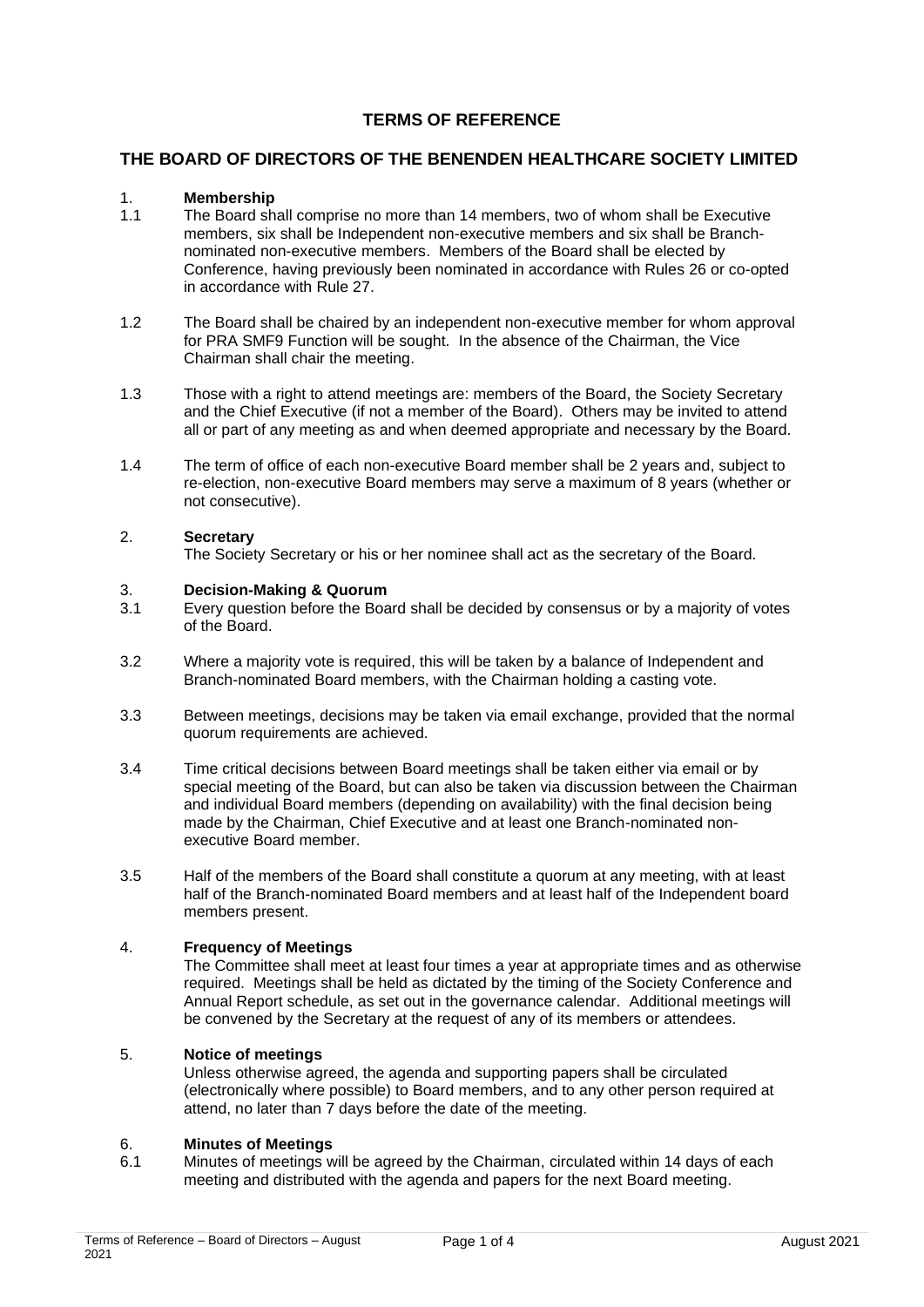6.2 The Board minutes will be presented for formal approval at the start of the following meeting of the Board.

#### 7. **Annual General Meeting**

All Board members shall attend the annual general meeting.

#### 8. **Duties**

The Board is responsible for directing the Society, focussing on strategy and oversight and holding accountable, monitoring and robustly challenging those tasked with managing the Society. The Board is also responsible for supervising the activities of any Controlled Body or Branch of the Society.

The Board's principal responsibilities are to:

- 8.1 Nominate Independent non-executive and Executive candidates for election by **Conference**
- 8.2 Confirm eligibility of Board candidates aged 70 or over.
- 8.3 Co-opt an eligible person to fill any vacancy in the office of member of the Board until the next Annual Conference, in accordance with Rule 27.
- 8.4 Elect its Chairman and Vice-Chairman, and the Society's Deputy Secretary.
- 8.5 Set the remuneration for non-executive Board members (on the recommendation of the Group Nominations & Remuneration Committee).
- 8.6 Approve the establishment, membership and terms of reference for Board Committees.
- 8.7 Define the Society's objectives and strategy and set the Business Plan.
- 8.8 Approve the annual budget to achieve those objectives and approve any expenditure outside the financial budget.
- 8.9 Provide oversight of Conduct Risk, ensuring Conduct Risk is central to considerations on the formulation of strategy.
- 8.10 Approve the Annual Report and financial statements and lay the report before the Society's Annual Conference.
- 8.11 Formation of subsidiaries/associated companies or investment in new ventures through subsidiaries up to 5% of the value of the total assets of the Society. Beyond 5%, Conference approval required.
- 8.12 Approve the launch of new products.
- 8.13 Set corporate policy, including risk appetite, Risk Management Policy & Strategy, Investment & Treasury Policy and Fixed Asset & Capitalisation Policy.
- 8.14 Recommend to Conference the appointment of, and set the remuneration for, the External Auditor.
- 8.15 Approve amendments to the Pension Deed and Rules and monitor the performance of the Society's Pension Schemes.
- 8.16 Approve donations made by the Society.
- 8.17 Agree new borrowing facilities and any offers of security to lenders or guarantees to third parties.
- 8.18 Approve expenditure in accordance with the Delegated Authority Limits Policy, including but not restricted to business cases and the supply of goods/services.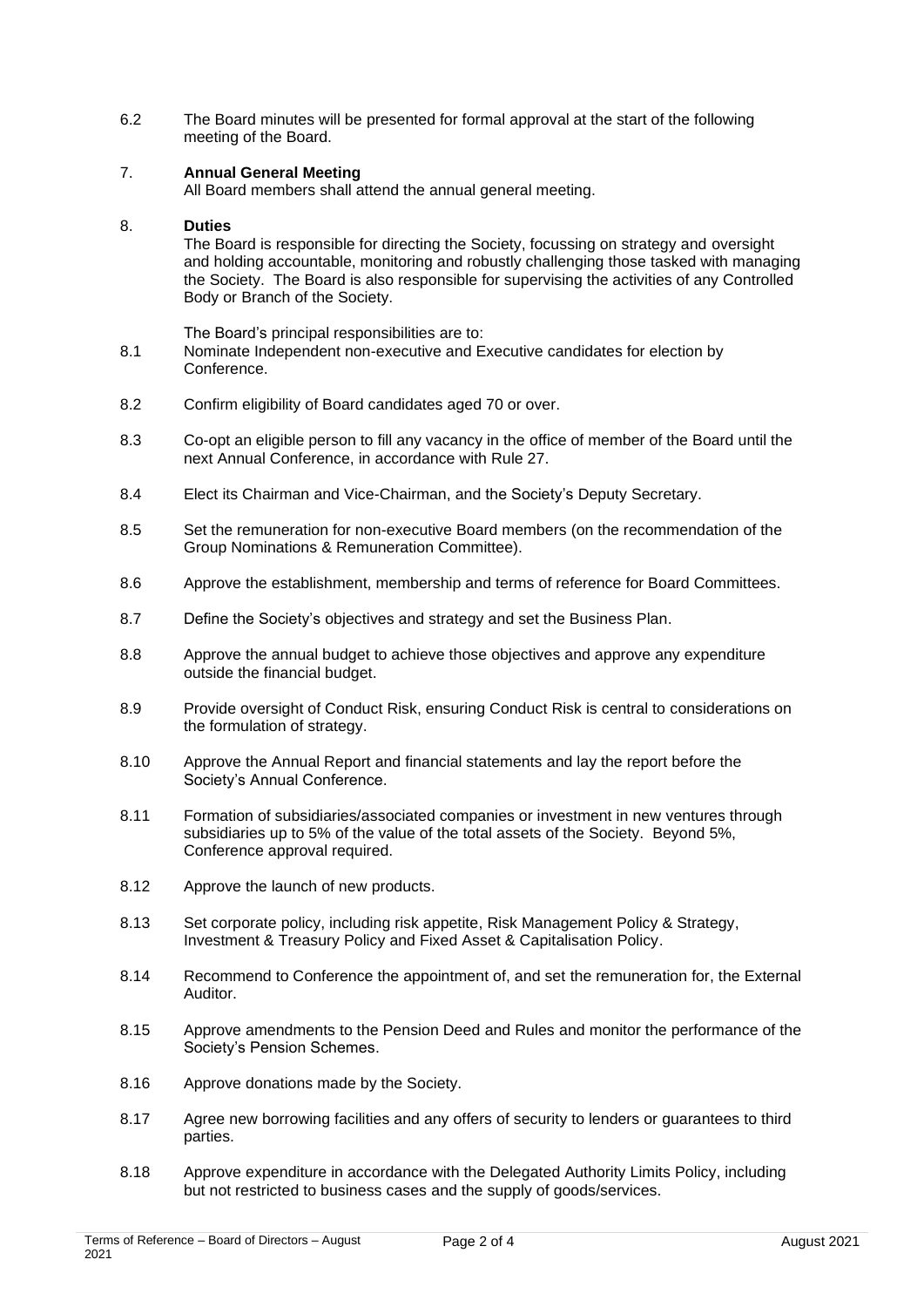- 8.19 Approve the sale of fixed assets or the writing-off of losses in accordance with the Delegated Authority Limits Policy.
- 8.20 Approve the sale or purchase or property, pooled investments or changes to the asset mix of investments in line with the Delegated Authority Limits Policy.
- 8.21 Monitor the ongoing fitness and propriety of Senior Managers and Certification Function Holders.
- 8.22 Approval and signature on behalf of the Society of any legal document required to be executed as a deed.
- 8.23 Approve changes to the Branch structure and agree any suspension of Branch Committee pending investigation of the affairs of a Branch.
- 8.24 Appoint, oversee and manage the work of the Chief Executive (line management carried out by the Chairman).
- 8.25 Appoint, oversee and manage the work of the Society Secretary (line management carried out by the Chairman) and the Company Secretary (line management carried out by the Chief Risk Officer).
- 8.26 Assess the Society's performance against corporate governance best practice.
- 8.27 Approve changes to services within the confines of the existing rulebook.
- 8.28 Set up and agree levels of discretion.
- 8.29 Agree the expulsion of members or refusal of benefits to members in accordance with Rule 10 where such a decision relates to an Officer of the Society or a member of the Society Executive.
- 8.30 Appoint all the directors of Benenden Wellbeing Limited and the trustees of The Benenden Charitable Trust. Appoint the majority of the trustees of The Benenden Hospital Trust.
- 8.31 Agree amendments to Memorandum and Articles of subsidiaries, where required by the individual Memorandum and Articles.
- 8.32 Oversee the effectiveness of the Society's measures in meeting its responsibilities for Environmental, Social and Corporate Governance (ESG) issues, including assessment of the financial risks from climate change and protecting long-term value for members; and oversight of risk management and setting the risk appetite in the context of climate change.

#### 9. **Reporting Responsibilities**

- 9.1 The Board shall produce a report of its activities to be included in the Society's annual report.
- 9.2 The Board shall report as required to the Society's Regulators.

#### 10. **Other Matters**

The Board shall:

- 10.1 Have access to sufficient resources in order to carry out its duties, including access to the Governance, Risk & Compliance Team for assistance as required;
- 10.2 Be provided with appropriate and timely training, both in the form of an induction programme for new members and on an ongoing basis for all members;
- 10.3 Give due consideration to laws and regulations, the provisions of the AFM Corporate Governance Code and any other applicable rules, as appropriate;